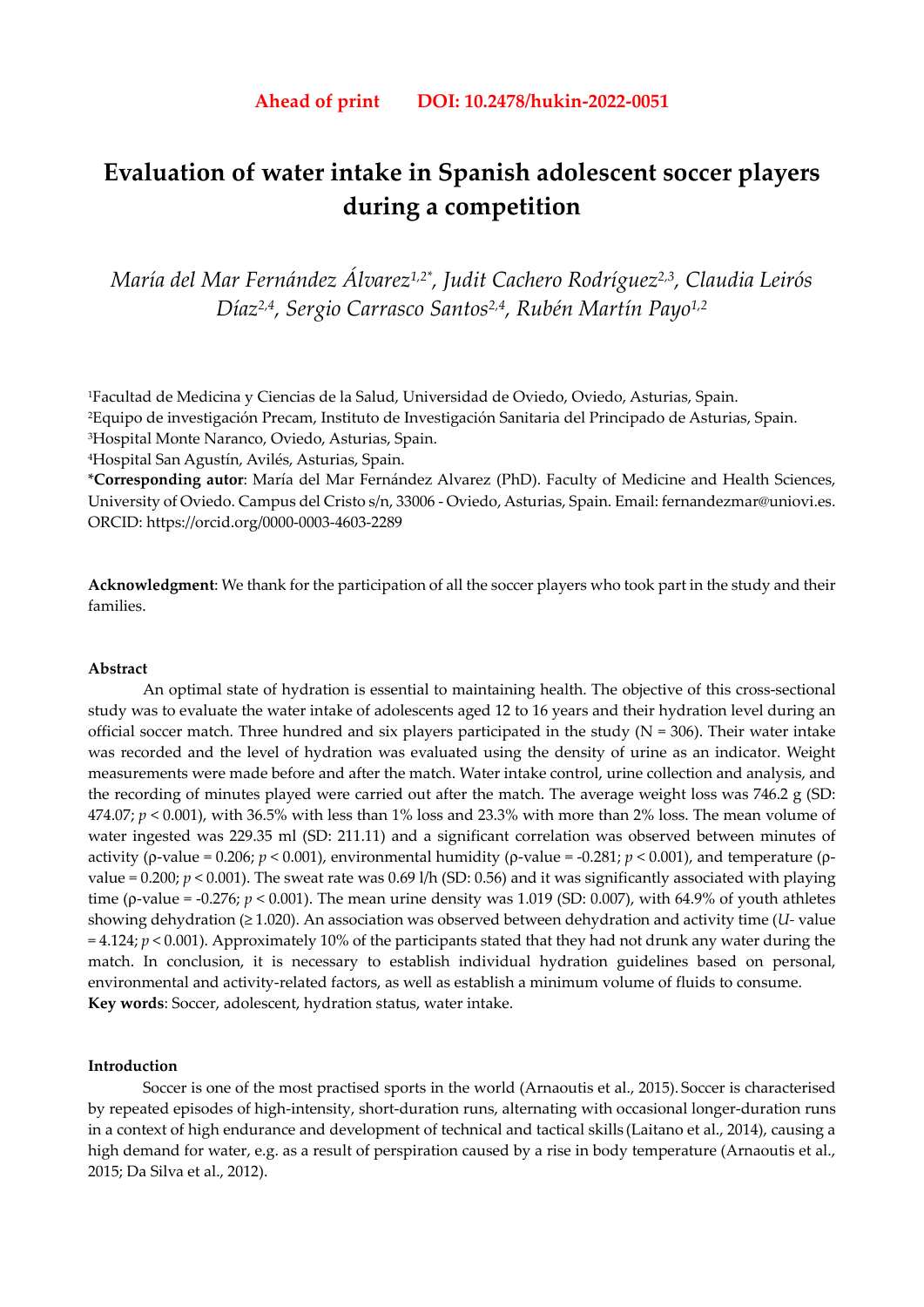Water accounts for 50-70% of body weight, is essential for survival, and plays a fundamental role in different processes, such as cell metabolism, maintenance of electrolyte balance, muscle contraction, and cardiovascular transport of oxygen and nutrients (Sawka et al., 2015). Hence, an optimal hydration status is essential to maintaining health (Armsntrong et al., 2013; Zhang et al., 2017) and developing adequate physical (Kiitam et al., 2018; Michels et al., 2017) and cognitive performance in both adults and children (Kavouras et al., 2016; Sekiguchi et al., 2019; Zhang et al., 2017).

While there is no universal technique for determining hydration status, several methods are recommended in the literature (Armstrong et al., 2016). Urinary biomarkers may determine whether an individual is euhydrated or dehydrated (Armsntrong et al., 2013; Zhang et al., 2017). These biomarkers, in isolation, have considerable limitations (Armstrong et al., 2013). However, when used together in the same context, they can provide very valuable information (American College of Sports Medicine et al., 2007). Urine specific gravity and osmolarity are quantifiable, while colour and volume (Opliger and Bartok, 2002) offer more subjective information (American College or Sports Medicine et al., 2007).Another method is to measure body weight. This method is simple, non-invasive, and is valid for estimating hydration changes in team sports by calculating the difference in pre- and post-activity weight (American College of Sports Medicine et al., 2007; García-Jiménez et al., 2015). Owen et al. (2013) and Sawka et al. (2015) reported dehydration to be a loss of fluid of more than 2% of body weight. A water deficit situation negatively affects aerobic performance, cognitive performance, strength/power development, and technical qualities in soccer (American College of Sports Medicine et al., 2007; Castro-Sepúlveda et al., 2016; García-Jiménez et al., 2015; Sekiguchi et al., 2019). In addition, dehydration increases both the physiological effort and the perception of effort put into performing the same exercise (Arnaoutis et al., 2013).

Analysing the extent to which an individual may be at risk of dehydration and putting in place strategies to prevent it in any age range is, therefore, critical to avoiding the risks associated with dehydration (Marcos et al., 2014). This task is compounded by the large number of factors to consider, such as environmental conditions (Arnaoutis et al., 2013; Hernández-Camacho and Moya-Amaya, 2016; Laitano et al., 2014; Laksmi et al., 2018), clothing, as well as duration and intensity of exercise (Armstrong et al., 2013; Da Silva et al., 2012; Laksmi et al., 2018).

Although the benefits of water and its necessity in humans are well documented, the amount of liquid needed to obtain an appropriate level of hydration seems to be controversial (Eith et al., 2020; Kavouras et al., 2017; Marcos et al., 2014). In this sense, other authors indicate that the amount of fluids and the fluid replacement rate depend on the individual sweat rate, duration of exercise, and opportunities to drink, with sweating being the main route of water loss during exercise (American College of Sports Medicine et al., 2007). Dehydration occurs when fluid loss due to sweating is greater than fluid intake, and is not uncommon when athletes do not drink enough fluids (García-Jiménez et al., 2015; Laitano et al., 2014).

Despite the existence of water consumption guidelines that offer advice for each age group, it is documented that a high percentage of children do not comply with these recommendations (Bougatsas et al., 2018). Different studies have recorded fluid consumption specifically in soccer players. For instance, in the study by Laitano et al. (2014) the liquids consumed by the players were only sufficient to replace approximately 50% of the lost fluids.

Given the benefits that adequate hydration has demonstrated, both in terms of sports performance and cognitive performance in children (Morin et al., 2018), assessment is of paramount importance in determining their needs (Laitano et al., 2014). Existing research has largely focused on measuring data from adult athletes on a single day, with little research including the measurement of data on fluid balance, sweat loss, and hydration status in young soccer players. It is therefore important to investigate the association of these data with fluid intake (Phillips et al., 2014).

In light of the scarce evidence available in this regard, the present study was designed for an adolescent population playing regularly but not professionally soccer in federated teams, with the main objective of assessing fluid intake during the course of an official match and, secondarily, assessing their hydration status.

# **Methods**

### *Participants*

This cross-sectional study involved soccer players of both sexes, aged between 12 and 16, who were members of a Spanish soccer federation. First, 363 participants from six soccer teams were selected in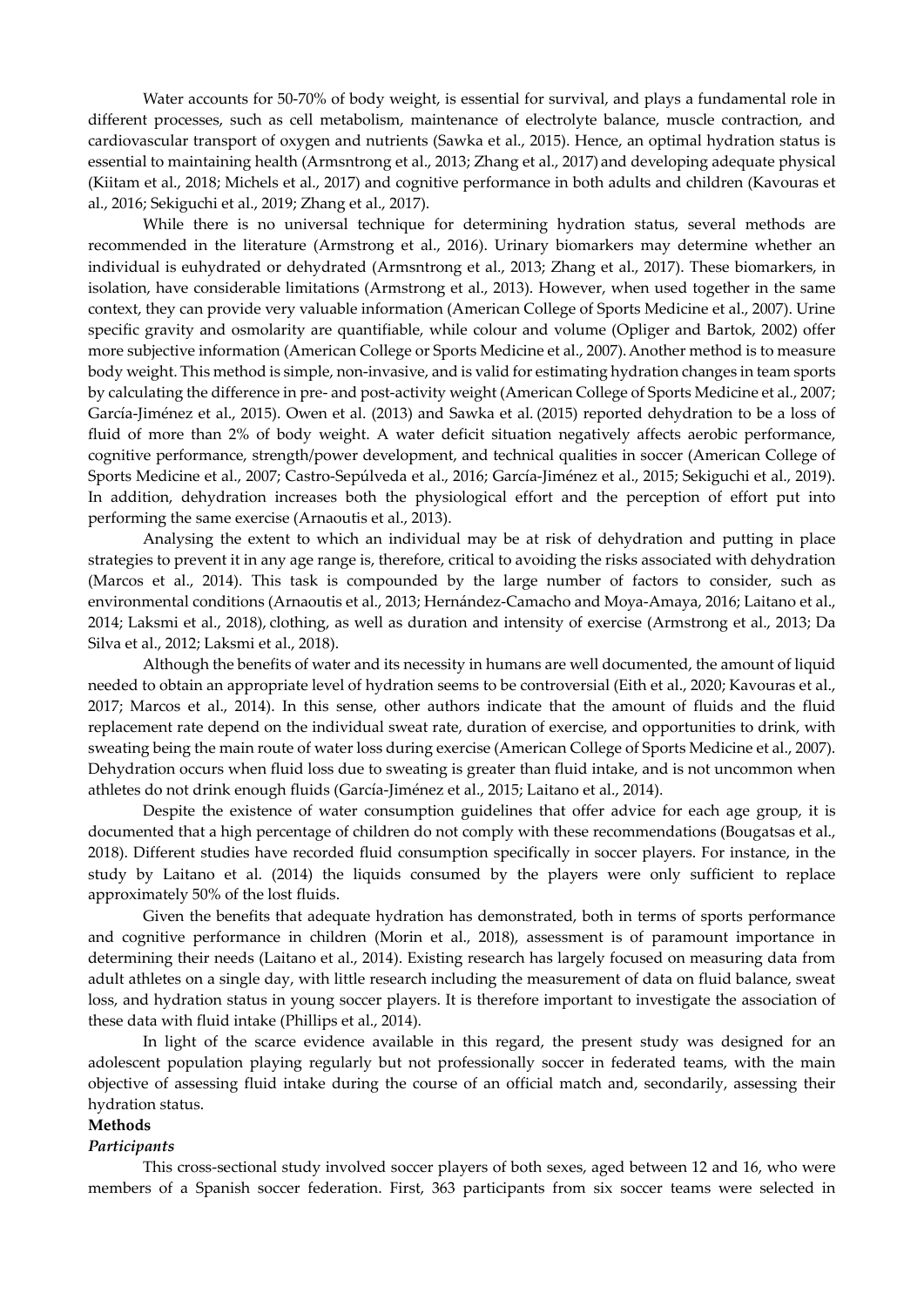September 2018. The legal guardians of participants gave their legal consent in writing. The exclusion criteria were the following: (1) refusal from the minor to have data collected from them; (2) absence or nonparticipation in the match on the day of the measurement; (3) refusal from the legal representative of the minor to allow them to participate in the study.

Of the 363 players selected, 55 were excluded because they did not play on the day of the evaluations, and further two players were excluded because they refused to have their urine collected on the day of the match. As a result, 306 adolescents (mean age = 13.22; SD: 1.08) agreed to participate in the study, with 91.8% being male ( $n = 281$ ) and 8.2% female ( $n = 25$ ). The mean environmental temperature and relative humidity during data collection, measured with OREGON SCIENTIFIC BAR-206, were 11°C (range: 3.8-18.8; SD: 4.76) and 72.9% (range 40-93.5; SD: 14.06), respectively.

The measurements and recording of the different variables were carried out before and after an official soccer match. Players were summoned at the sports facilities 90 minutes before the start of the match. Inside the locker room, the protocol to be carried out was explained to players, i.e., weighing before and after the match, the procedure for collecting a post-match urine sample, and the importance of remembering the amount of water they would ingest from the warm-up to the end of the match. The containers for the collection of urine samples were previously tagged with the alphanumeric code identifying each player and deposited in a box. Players were asked to leave the urine sample in that box after the post-match urination. The environmental temperature and relative humidity at the beginning of the warm-up and at the end of the match were also recorded.

The study was designed in accordance with the Declaration of Helsinki and was approved by the Ethics Committee.

#### *Measurements*

Weight measurements were made before and after the match. Water intake control, urine collection and analysis, and the recording of minutes played were carried out after the match.

In order to record body weight, players, dressed in competition clothing (trousers, shirts, socks, and underwear, exclusively) were placed barefoot on the centre of the weighing scales, distributing their weight between their feet, facing forward, with their arms along the body, and without making any movements. The result which appeared on the screen of the scales was recorded on the corresponding log sheet.

Prior to the post-match body weight collection, players urinated into a sterile container identified by their personal code. Once the urine was placed in the corresponding box, players were weighed following the same pre-match weighing protocol. Once done, players were asked about the amount of liquid ingested from the warm-up to the end of the match. The intake was ad libitum. All players had bottles of water at their disposal to drink whenever they needed to, in accordance with their usual match routine. *Urinalysis*

The sample was analysed using the ONE+STEP DUS10 Health Mate urine test strips. The test strips were inserted completely into the sterile sample collection cups for 2 s and then read after additional 60 s, strictly following the protocol indicated by the instructions. The results were obtained by direct comparison with the colour chart printed on the tube containing the strips. The results were recorded on the corresponding log sheet. As with other authors, < 1.020 g/l was considered to be the accepted cut-off point for euhydration (Phillips et al., 2014).

#### *Statistical analysis*

A descriptive study of the variables was carried out using the indices typical of descriptive statistics: absolute frequencies, percentages, means, and typical deviations. In addition, a normality analysis of the sample was performed using the Kolmogorov-Smirnov test.

To test the quantitative variables, the Mann-Whitney *U*-test and the Spearman's rank correlation test were used. *χ*-squared was used for qualitative variables. For all cases, the results were considered to be statistically significant when *p* ≤ 0.05. Data were analysed using SPSS software, version 24.0.

### **Results**

# *Minutes of activity, body weight, weight and sweat lost*

The average time of activity was 81.40 minutes (SD: 25.50; 95% CI: 78.44-84.36) similar in both sexes (*p-value* = 0.574). The mean body weight before the match was 51.6 kg (SD: 11.75; 95% CI: 50.28-53.01) and, after the match, 50.9 kg (SD: 11.61; 95% CI: 49.55-52.25), which yielded a mean weight loss of 746.2 g (SD: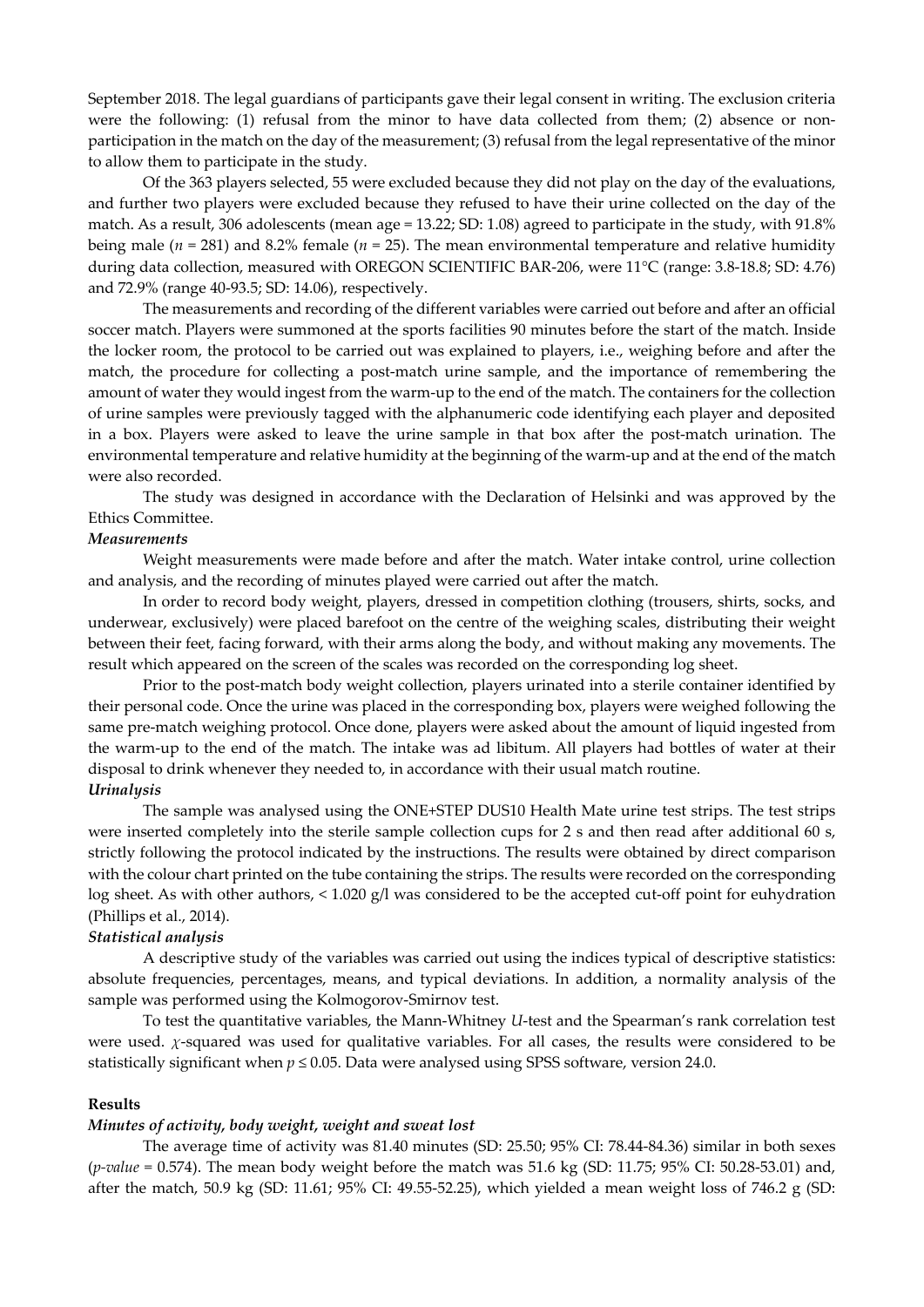474.07; 95% CI: 690.98-801.33; *p* < 0.001). The percentage of weight lost was 1.45 (SD: 0.90; 95% CI: 1.35-1.56), with 36.5% of participants having lost less than 1% of their weight, and 23.3% of participants having lost more than 2% of their weight. No significant differences between sexes were observed for any of these variables. *Water intake*

Overall, the mean volume of water drunk by the players was 229.35 ml (SD: 211.11; 95% CI: 204.87- 253.84). Approximately 10% of the participants stated that they had not drunk any water during the match. The volume of water consumed by boys (mean = 226.52; SD: 213.27; 95% CI: 200.77-252.26) was slightly lower than that consumed by girls (mean = 263.64; SD: 183.83; 95% CI: 182.13-345.14). However, this difference was negligible (*p* = 0.167). A significant correlation was observed between minutes of activity (*p value* = 0.206; *p* < 0.001), relative humidity (*p value* = -0.281;  $p$ <0.001), and environmental temperature (*p value* = 0.200;  $p$  < 0.001).

The sweat rate was 0.69 l/h (SD: 0.56; 95% CI: 0.62-0.75). Again, a significant association was observed between this variable and playing time (*p value* = -0.276; *p* < 0.001). However, no significant association was observed with environmental conditions or personal variables. The percentage of liquid replaced was 44.20% (SD: 96.04; 95% CI: 33.02-55.38).

#### *Urine density*

The mean urine density was 1.019 g/L (SD: 0.007; 95% CI: 1.019-1.020). No significant differences between sexes were observed (*p* = 0.603), nor were they observed on the bases of environmental temperature  $(p = 0.186)$  or relative humidity  $(p = 0.389)$ . On the basis of urine density, 35.1% of participants had a normal hydration status (≤ 1.019) versus 64.9% who were dehydrated (≥ 1.020). No relationship was observed between the level of hydration and weight or water consumption, but there was a relationship with the duration of the activity.

## **Discussion**

The results of the present study show that there is a high percentage of adolescents with low water consumption and a high percentage of adolescents experience dehydration during and after soccer practice. A clear relationship was found between environmental factors, temperature and humidity, and the duration of physical activity and water consumption. In addition, it was verified that the variable that best predicted the risk of dehydration was duration of activity.

The undeniable benefits of water, described by some authors as the liquid that contributes to better hydration (Bougatsas et al., 2018), and its popularity among children and adolescents (Iglesia et al., 2016) make it a recommendable liquid to consume during physical activity. The mean consumption of water in the present study, approximately 230 ml/adolescent, was much lower than the consumption described by other authors in previous studies (Hernández-Camacho and Moya Amaya, 2016; Phillips et al., 2014). In addition, it should be noted that approximately 10% of the adolescents said they had not consumed any water during their activity. In the present study, the amount of liquid ingested was not found to influence the adolescent's postmatch hydration levels, an effect previously found and documented by other authors (Hernández-Camacho and Moya-Amaya, 2016). However, that amount should still be considered, because its effects may appear after a long time. In general, there seems to be a trend towards low fluid intake in both adolescents in Spain (Iglesia et al., 2016) and adolescents in other countries (Michels et al., 2017; Suh and Kavouras, 2018), regardless of physical exercise, which is harmful to health. Specifically, in the field of sports and to avoid this, Cleary et al. (2012), Duffield et al. (2012) and Owen et al. (2013) have suggested establishing a pattern of water consumption as an effective measure to prevent the occurrence of dehydration.

Another result showed the relationship between water consumption and weather conditions, as in previous studies (Mohr et al., 2012; Sekiguchi et al., 2019). There is an abundance of literature which documents that during sport, there are direct relationships both between environmental temperature and fluid intake (Mohr et al., 2012), and between temperature and sweat secretion (Sawka et al., 2015). Nonetheless, no relationship was observed between weather conditions and the players' dehydration, in contrast with other authors who did provide evidence of such a relationship. As a consequence, it is worth taking environmental conditions into account when planning for the euhydration of athletes (Sawka et al., 2015). The absence of association observed in the present study should be regarded with some caution, as the weather conditions were not extreme, which may help explain the results. It is also well known that weather conditions influence the sensation of thirst. As a result, if weather conditions do not create the need to drink, adolescents will not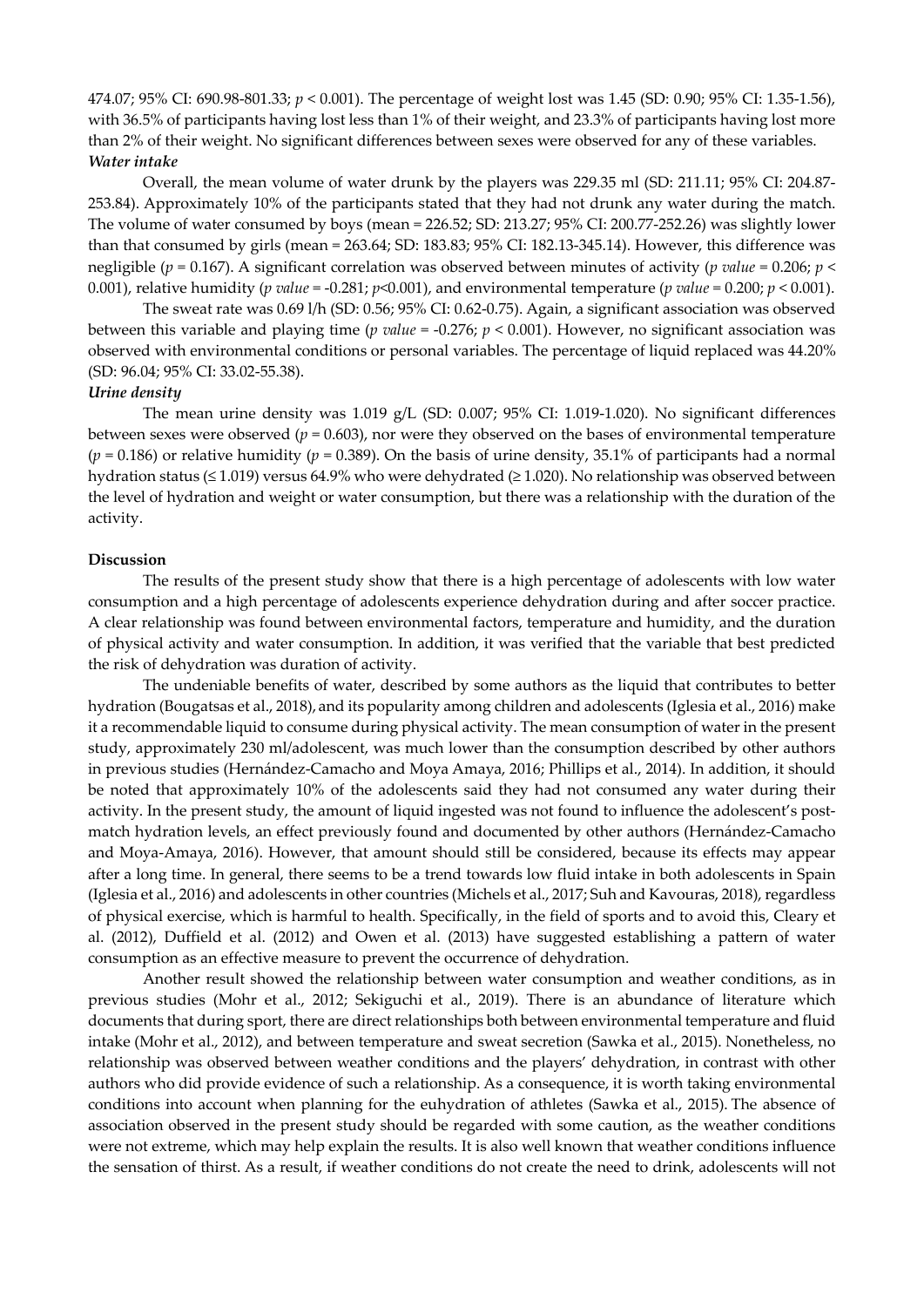drink. As Arnaoutis et al. (2013) pointed out, drinking solely on the basis of the sensation of thirst poses a risk of dehydration.

Drawing on the literature reviewed (Opliger and Bartok, 2002; Sawka et al., 2015), it was decided to determine the level of hydration by observing the density of urine and the percentage of weight lost from the beginning to the end of the activity. Approximately 65% of youth athltes presented urine density values compatible with dehydration at the end of the activity. Previous studies assessing dehydration in children, in the absence of physical activity, found a clearly lower percentage of children with such urine density values (Eith et al., 2020), which reveals an increased risk of dehydration in children during soccer practice. In this sense, it is also worth noting that the mean weight loss, as a percentage of overall weight, was 1.45% (SD: .90; 95% CI: 1.35-1.56). Furthermore, 63.5% of the participants lost more than 1% of their body weight. None of these variables were influenced by the amount of liquid ingested, a circumstance which was documented in previous studies (Laitano et al., 2014). For instance, similar research carried out in soccer players, in which participants consumed a greater amount of liquid, showed lower (Phillips et al., 2014) or greater (Da Silva et al., 2012) losses. This inconsistency must therefore be attributed to other variables, or at least not exclusively to fluid intake.

This statement is further reinforced by the observed relationship between dehydration and the duration of the activity. The duration of physical activity has been highlighted as the best predictor of dehydration in the population studied with a direct relationship: the greater the duration of activity, the greater the degree of dehydration. García-Jimenez et al. (2015) observed this association. However, as in our case, they pointed to the need to take into account other factors, such as environmental ones. In this sense, several authors have recommended taking into account the characteristics of exercise in order to schedule an adequate degree of fluid intake and thus prevent dehydration (Da Silva et al., 2012; Phillips et al., 2014).

Additionally, the duration of the activity was the variable that was related to the sweat rate. Duffield et al. (2012) indicated that the sweat rate was influenced by the intensity of physical activity. Given that participants in this study carried out, in similar categories, the same activity, it is fairly safe to say that the activity time variable may be assimilated into intensity and, therefore, the results are consonant. It is important to note that, as it was the case for fluid intake, no relationship was observed between the sweat rate and urine density at the end of the match. This has also been previously documented by other authors (Da Silva et al., 2012; García-Jiménez et al., 2015), which does not prevent it from being taken into account as a consumption estimator in the absence of a more effective indicator. Again, as indicated in previous studies, other factors must be considered in each particular context that specifically help explain the sweat rate figures, such as environmental temperature (Laitano et al., 2014; Mohr et al., 2012). On a negative note, another aspect worth highlighting from the results of the present study is the low percentage of liquid replaced, approximately 38%. This is clearly insufficient to meet the needs of players and is lower than the percentages observed by other researchers (García-Jiménez et al., 2015; Phillips et al., 2014).

One possible limitation to take into consideration is that the hydration level had not been measured prior to the start of the match. However, the main objective of the study, which was to assess the players' fluid intake during physical activity, has indeed been carried out. In addition, the measurement of the hydration level was taken into consideration, bearing in mind that, as several authors point out, it is not exclusively linked to the amount of liquid ingested during physical activity (American College of Sports Medicine et al., 2007; Sawka et al., 2015). Future research should be carried out in regions with extreme climatic conditions, which can contribute to assessing the real needs for fluid intake in populations with similar characteristics. **Conclusions**

It is necessary to establish individual hydration guidelines based on personal, environmental, and activity-related factors. In addition, it is also necessary for those in charge of the minors to encourage the intake of liquids by establishing a minimum volume of fluids to consume, as opposed to ad libitum consumption, and by facilitating access to liquids according to environmental measurements.

### **References**

American College of Sports Medicine, Sawka, M. N., Burke, L. M., Eichner, E. R., Maughan, R. J., Montain, S. J., & Stachenfeld, N. S. (2007). American College of Sports Medicine position stand. Exercise and fluid replacement. *Medicine and Science in Sports and Exercise*, *39*(2), 377–390. https://doi.org/10.1249/mss.0b013e31802ca597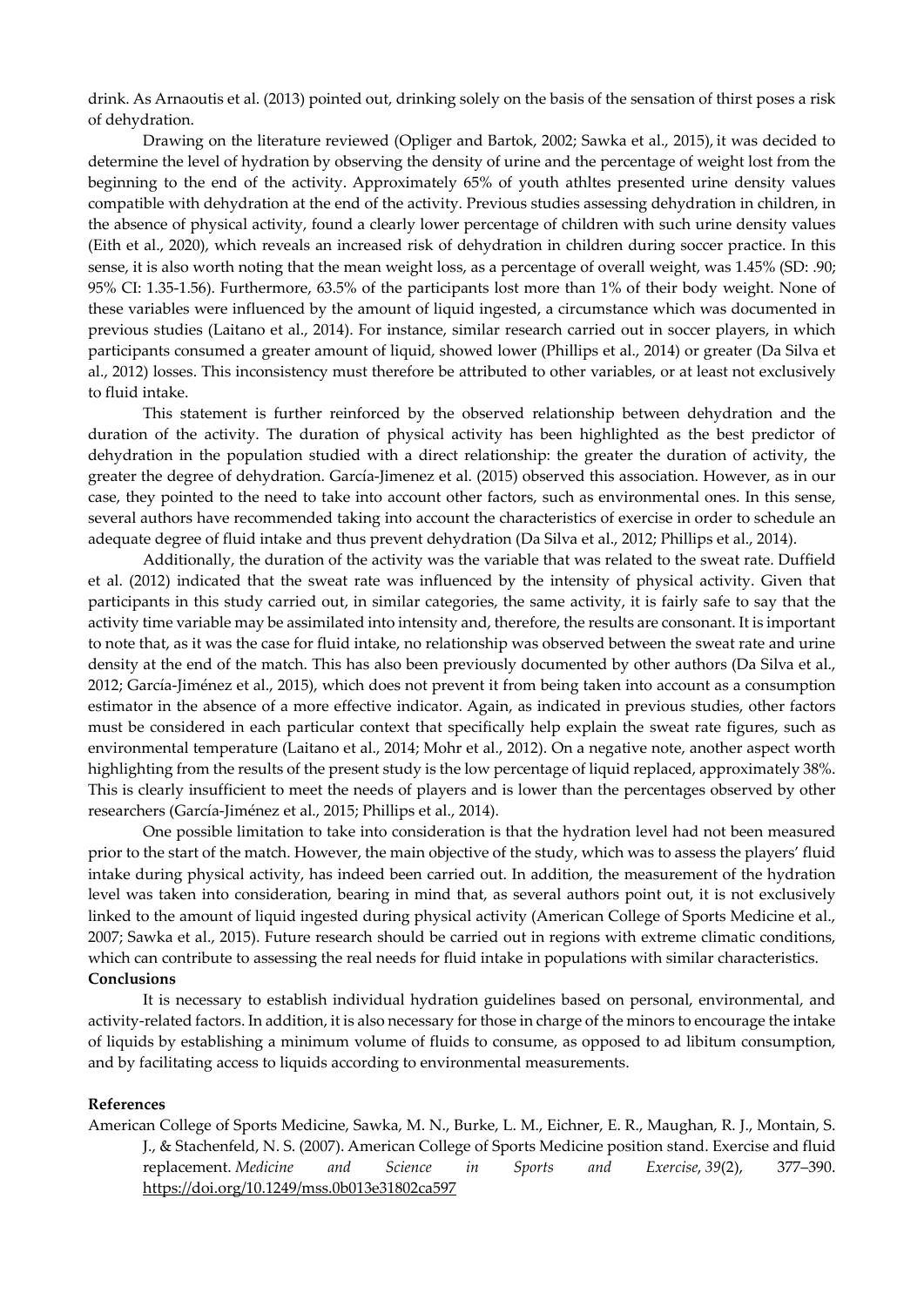- Armstrong, L. E., Johnson, E. C., McKenzie, A. L., & Muñoz, C. X. (2016). An empirical method to determine inadequacy of dietary water. *Nutrition (Burbank, Los Angeles County, Calif.)*, *32*(1), 79–82. https://doi.org/10.1016/j.nut.2015.07.013
- Armstrong, L. E., Johnson, E. C., McKenzie, A. L., & Muñoz, C. X. (2013). Interpreting common hydration biomarkers on the basis of solute and water excretion. *European Journal of Clinical Nutrition*, *67*(3), 249– 253. https://doi.org/10.1038/ejcn.2012.214
- Arnaoutis, G., Kavouras, S. A., Angelopoulou, A., Skoulariki, C., Bismpikou, S., Mourtakos, S., & Sidossis, L. S. (2015). Fluid Balance During Training in Elite Young Athletes of Different Sports. *Journal of Strength and Conditioning Research*, *29*(12), 3447–3452. https://doi.org/10.1519/JSC.0000000000000400
- Arnaoutis, G., Kavouras, S. A., Kotsis, Y. P., Tsekouras, Y. E., Makrillos, M., & Bardis, C. N. (2013). Ad libitum fluid intake does not prevent dehydration in suboptimally hydrated young soccer players during a training session of a summer camp. *International Journal of Sport Nutrition and Exercise Metabolism*, *23*(3), 245–251. https://doi.org/10.1123/ijsnem.23.3.245
- Bougatsas, D., Arnaoutis, G., Panagiotakos, D. B., Seal, A. D., Johnson, E. C., Bottin, J. H., Tsipouridi, S., & Kavouras, S. A. (2018). Fluid consumption pattern and hydration among 8-14 years-old children. *European Journal of Clinical Nutrition*, *72*(3), 420–427. https://doi.org/10.1038/s41430-017-0012 y
- Castro-Sepúlveda, M., Astudillo, J., Letelier, P., & Zbinden-Foncea, H. (2016). Prevalence of Dehydration Before Training Sessions, Friendly and Official Matches in Elite Female Soccer Players. *Journal of Human Kinetics*, *50*, 79–84. https://doi.org/10.1515/hukin-2015-0145
- Cleary, M. A., Hetzler, R. K., Wasson, D., Wages, J. J., Stickley, C., & Kimura, I. F. (2012). Hydration behaviors before and after an educational and prescribed hydration intervention in adolescent athletes. *Journal of Athletic Training*, *47*(3), 273–281. https://doi.org/10.4085/1062-6050-47.3.05
- Da Silva, R. P., Mündel, T., Natali, A. J., Bara Filho, M. G., Alfenas, R. C., Lima, J. R., Belfort, F. G., Lopes, P. R., & Marins, J. C. (2012). Pre-game hydration status, sweat loss, and fluid intake in elite Brazilian young male soccer players during competition. *Journal of Sports Sciences*, *30*(1), 37–42. https://doi.org/10.1080/02640414.2011.623711
- Duffield, R., McCall, A., Coutts, A. J., & Peiffer, J. J. (2012). Hydration, sweat and thermoregulatory responses to professional football training in the heat. *Journal of Sports Sciences*, *30*(10), 957–965. https://doi.org/10.1080/02640414.2012.689432
- Eith, J. M., Haggard, C. R., Emerson, D. M., & Yeargin, S. W. (2021). Practices of Athletic Trainers Using Weight Charts to Determine Hydration Status and Fluid-Intervention Strategies. *Journal of Athletic Training*, *56*(1), 64–70. https://doi.org/10.4085/1062-6050-0373.19
- García-Jimenez, J,V., Yuste, J.L., García-Pellicer, J.J., & Hellin, M. (2015). Body mass changes and ad libitum fluid replacement in elite futsal players during official competition. *Journal of Human Sport and Exercise, 10*(4), 895-903. https://doi.org/10.14198/jhse.2015.104.05
- Hernández-Camacho, J. D., & Moya-Amaya, H. (2016). Balance hídrico y consumo de agua ad libitum en futbolistas durante el entrenamiento. *Revista Española de Nutrición Humana y Dietética*, *20*(2), 88- 96. https://doi.org/10.14306/renhyd.20.2.190
- Iglesia, I., Santaliestra-Pasías, A. M., Bel-Serrat, S., Sadalla-Collese, T., Miguel-Berges, M. L., & Moreno, L. A. (2016). Fluid consumption, total water intake and first morning urine osmolality in Spanish adolescents from Zaragoza: data from the HELENA study. *European Journal of Clinical Nutrition*, *70*(5), 541–547. https://doi.org/10.1038/ejcn.2015.203
- Kavouras, S. A., Bougatsas, D., Johnson, E. C., Arnaoutis, G., Tsipouridi, S., & Panagiotakos, D. B. (2017). Water intake and urinary hydration biomarkers in children. *European Journal of Clinical Nutrition*, *71*(4), 530– 535. https://doi.org/10.1038/ejcn.2016.218
- Kavouras, S. A., Johnson, E. C., Bougatsas, D., Arnaoutis, G., Panagiotakos, D. B., Perrier, E., & Klein, A. (2016). Validation of a urine color scale for assessment of urine osmolality in healthy children. *European Journal of Nutrition*, *55*(3), 907–915. https://doi.org/10.1007/s00394-015-0905-2
- Kiitam, U., Voitkevica, L., Timpmann, S., Pontaga, I., Ereline, J., Unt, E., & Ööpik, V. (2018). Pre-Practice Hydration Status in Soccer (Football) Players in a Cool Environment. *Medicina (Kaunas, Lithuania)*, *54*(6), 102. https://doi.org/10.3390/medicina54060102
- Laitano, O., Luiz-Runco, J., & Baker, L. (2014). Hydration science and strategies in football. *Sports Science*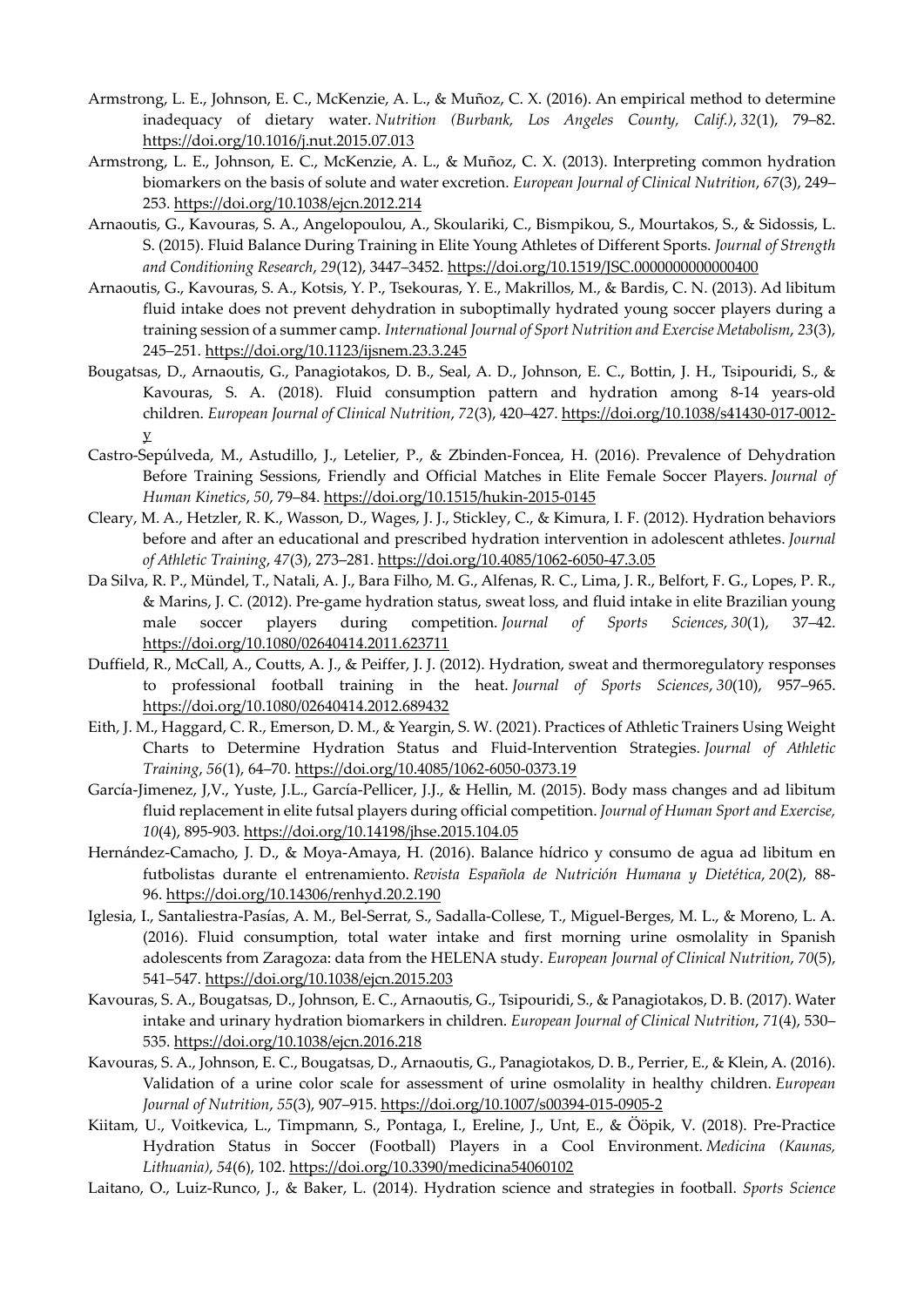*Exchange, 27*(128), 1-7.

- Laksmi, P. W., Morin, C., Gandy, J., Moreno, L. A., Kavouras, S. A., Martinez, H., Salas-Salvadó, J., & Guelinckx, I. (2018). Fluid intake of children, adolescents and adults in Indonesia: results of the 2016 Liq.In7 national cross-sectional survey. *European Journal of Nutrition*, *57*(Suppl 3), 89–100. https://doi.org/10.1007/s00394-018-1740-z
- Marcos, A., Manonelles, P., Palacios, N., Wärnberg, J., Casajús, J. A., Pérez, M., Aznar, S., Benito, P. J., Martínez-Gomez, D., Ortega, F. B., Ortega, E., & Urrialde, R. (2014). Physical activity, hydration and health. *Nutricion Hospitalaria*, *29*(6), 1224–1239. https://doi.org/10.3305/nh.2014.29.6.7624
- Michels, N., Van den Bussche, K., Vande Walle, J., & De Henauw, S. (2017). Belgian primary school children's hydration status at school and its personal determinants. *European Journal of Nutrition*, *56*(2), 793–805. https://doi.org/10.1007/s00394-015-1126-4
- Mohr, M., Nybo, L., Grantham, J., & Racinais, S. (2012). Physiological responses and physical performance during football in the heat. *PloS One*, *7*(6), e39202. https://doi.org/10.1371/journal.pone.0039202
- Morin, C., Gandy, J., Brazeilles, R., Moreno, L. A., Kavouras, S. A., Martinez, H., Salas-Salvadó, J., Bottin, J., & Guelinckx, I. (2018). Fluid intake patterns of children and adolescents: results of six Liq.In7 national cross-sectional surveys. *European Journal of Nutrition*, *57*(Suppl 3), 113–123. https://doi.org/10.1007/s00394-018-1725-y
- Oppliger, R. A., & Bartok, C. (2002). Hydration testing of athletes. *Sports Medicine (Auckland, N.Z.)*, *32*(15), 959– 971. https://doi.org/10.2165/00007256-200232150-00001
- Owen, J. A., Kehoe, S. J., & Oliver, S. J. (2013). Influence of fluid intake on soccer performance in a temperate environment. *Journal of Sports Sciences*, *31*(1), 1–10. https://doi.org/10.1080/02640414.2012.720701
- Phillips, S. M., Sykes, D., & Gibson, N. (2014). Hydration Status and Fluid Balance of Elite European Youth Soccer Players during Consecutive Training Sessions. *Journal of Sports Science & Medicine*, *13*(4), 817– 822.
- Sawka, M. N., Cheuvront, S. N., & Kenefick, R. W. (2015). Hypohydration and Human Performance: Impact of Environment and Physiological Mechanisms. *Sports Medicine (Auckland, N.Z.)*, *45 Suppl 1*(Suppl 1), S51–S60. https://doi.org/10.1007/s40279-015-0395-7
- Sekiguchi, Y., Adams, W. M., Curtis, R. M., Benjamin, C. L., & Casa, D. J. (2019). Factors influencing hydration status during a National Collegiate Athletics Association division 1 soccer preseason. *Journal of Science and Medicine in Sport*, *22*(6), 624–628. https://doi.org/10.1016/j.jsams.2018.12.005
- Suh, H., & Kavouras, S. A. (2019). Water intake and hydration state in children. *European Journal of Nutrition*, *58*(2), 475–496. https://doi.org/10.1007/s00394-018-1869-9
- Zhang, N., Du, S., Tang, Z., Zheng, M., Yan, R., Zhu, Y., & Ma, G. (2017). Hydration, Fluid Intake, and Related Urine Biomarkers among Male College Students in Cangzhou, China: A Cross-Sectional Study-Applications for Assessing Fluid Intake and Adequate Water Intake. *International Journal of Environmental Research and Public Health*, *14*(5), 513. https://doi.org/10.3390/ijerph14050513